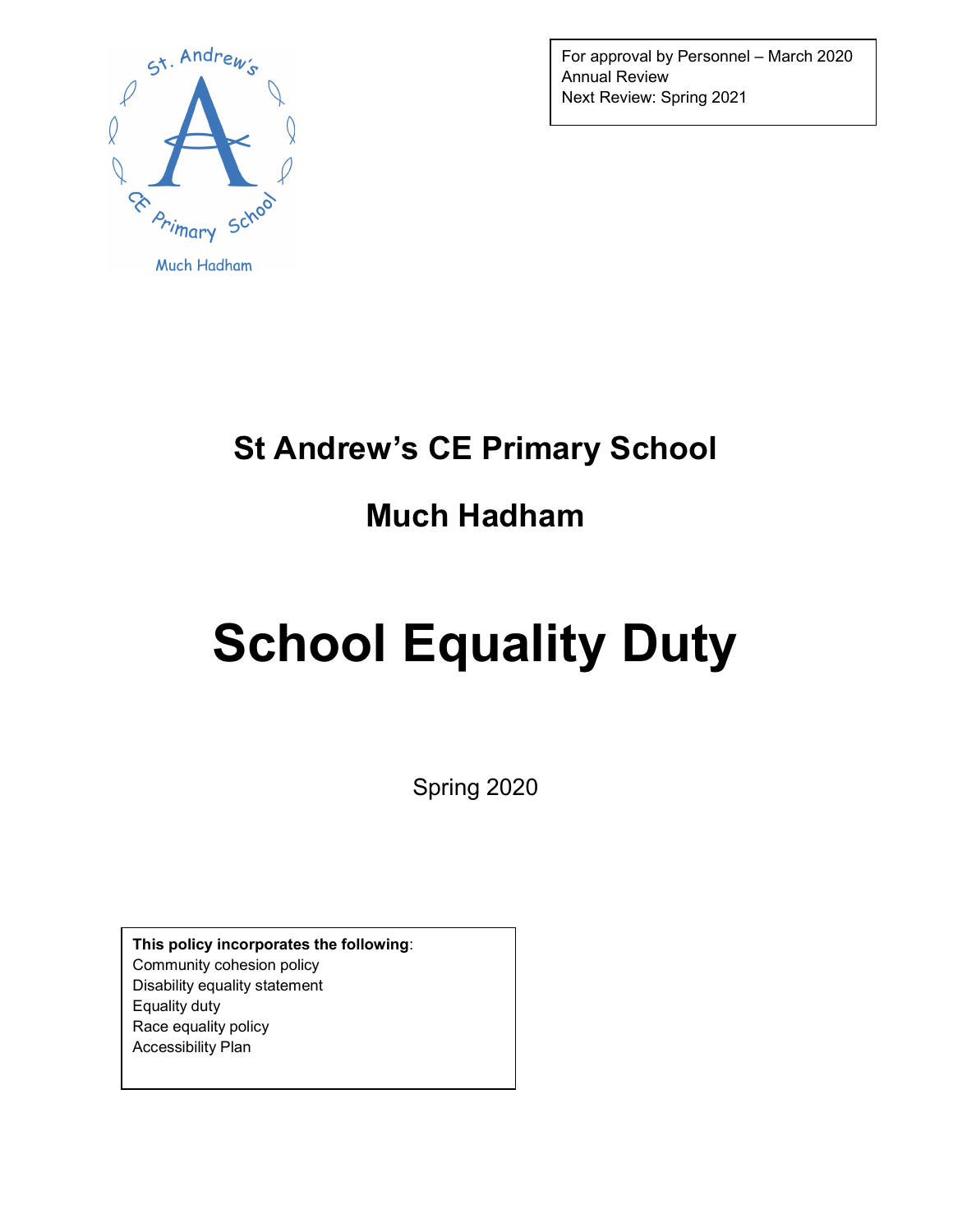#### **Contents**

| 8: | <b>Setting Equality Objectives Action Plan</b>      | Error! Bookmark not defined. |
|----|-----------------------------------------------------|------------------------------|
| 7: | <b>Our School's Equality Priorities</b>             | 16                           |
| 6: | Using information, Equality Impact Assessment, data | 15 <sup>15</sup>             |
| 5: | Engagement - Particpation and Involvement           | 14                           |
| 4: | Roles and Responsibilities and Publish Information  | 10                           |
| 3: | Legal Background                                    | 8                            |
| 2: | <b>School Context</b>                               | 6                            |
| 1: | <b>Vision and Values</b>                            | 3                            |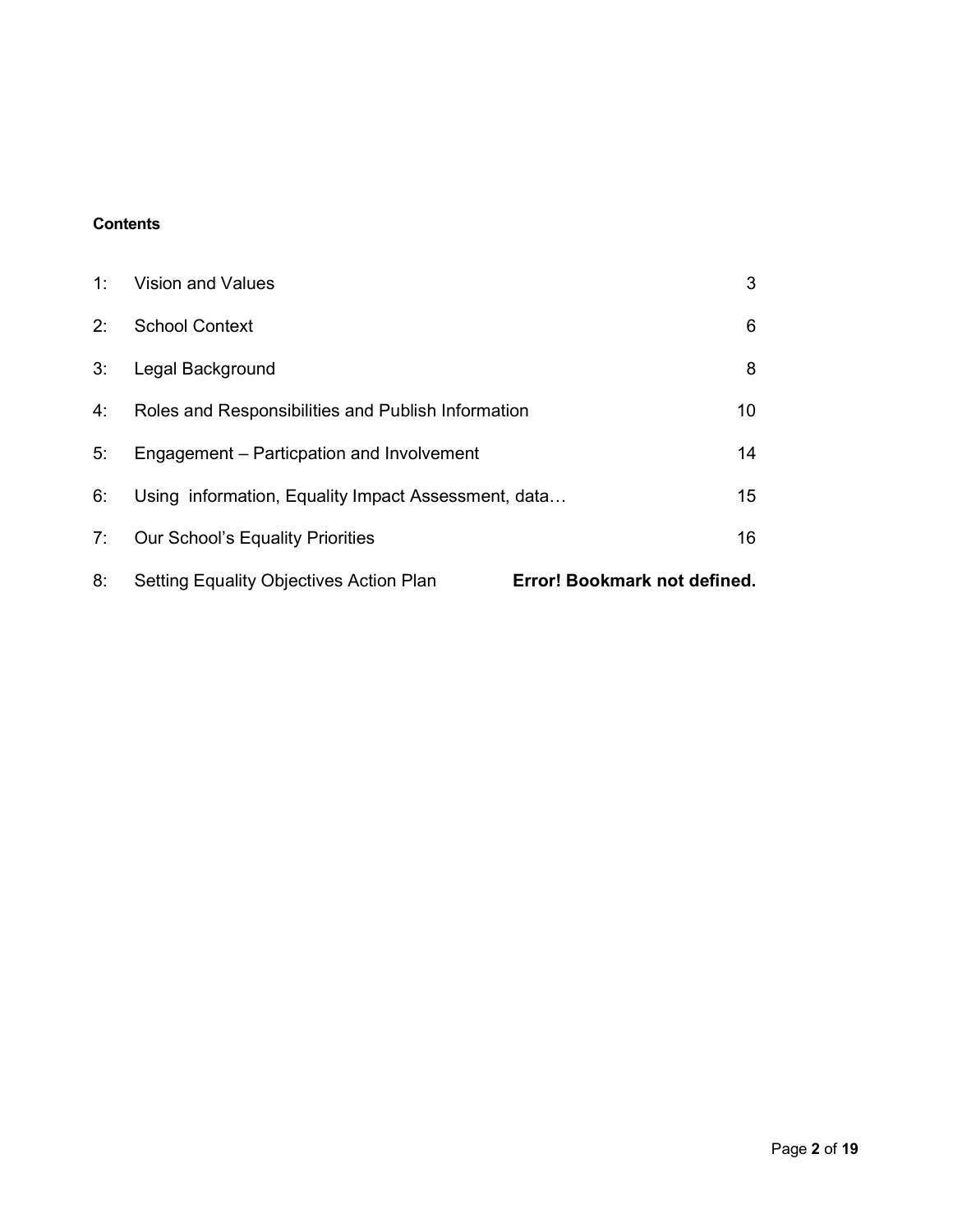## 1 Vision and Values

#### Our equality vision and the values that underpin school life

The School acknowledges and welcomes diversity among pupils, staff and visitors.

- At St Andrew's School we do not discriminate against anyone, be they staff, pupil or parent, on the grounds of their sex, race, colour, religion, nationality, ethnic or national origins or disability. This is in line with the Equality Act 2010.
- We promote the principles of fairness and justice for all through the education we provide in school.
- We ensure that all pupils have equal access to the full range of educational opportunities provided by the school.
- We constantly strive to remove any forms of indirect discrimination that may form barriers to learning.
- We ensure that all recruitment, employment, promotion and training systems are fair to all, and provide opportunities for everyone to achieve.
- We challenge stereotyping and prejudice when it occurs.
- We celebrate the cultural diversity of our community and show respect for all minority groups.
- Through positive educational experiences and support for each individual's point of view, we aim to promote positive social attitudes and respect for all.

#### Our Mission Statement

We are an inclusive community where each child knows they are loved and valued for who they really are and can grow to their full potential within the love of God.

#### Our Golden Rules

To:

- show respect and care for everyone and everything around me.
- know that I am valued and loved.
- remember that bullying is unacceptable and teasing hurts.
- try to get on with everyone and enjoy making new friends.
- treat others as I would like to be treated.
- help and encourage others.
- think of my own and other people's safety.
- be honest and thoughtful to everyone in School.
- always try to do my best and work hard.
- be happy and enjoy School.

#### Our Vision

#### Flourishing Together - 'Life in All Its Fullness' John 10:10 Living God's Love. Love of One Another, Love of Learning and Love of God.

- To provide a nurturing Christian environment where our children can grow in confidence and achieve their very best.
- To offer a creative and enriching curriculum which excites our children and encourages them to have a lifelong love of learning.
- To encourage our children to respect, tolerate and demonstrate compassion for each other and learn the power of forgiveness.
- To ensure our children know they are valued, are able to grow in the love of God and learn about the importance of all faiths and respect for their future lives.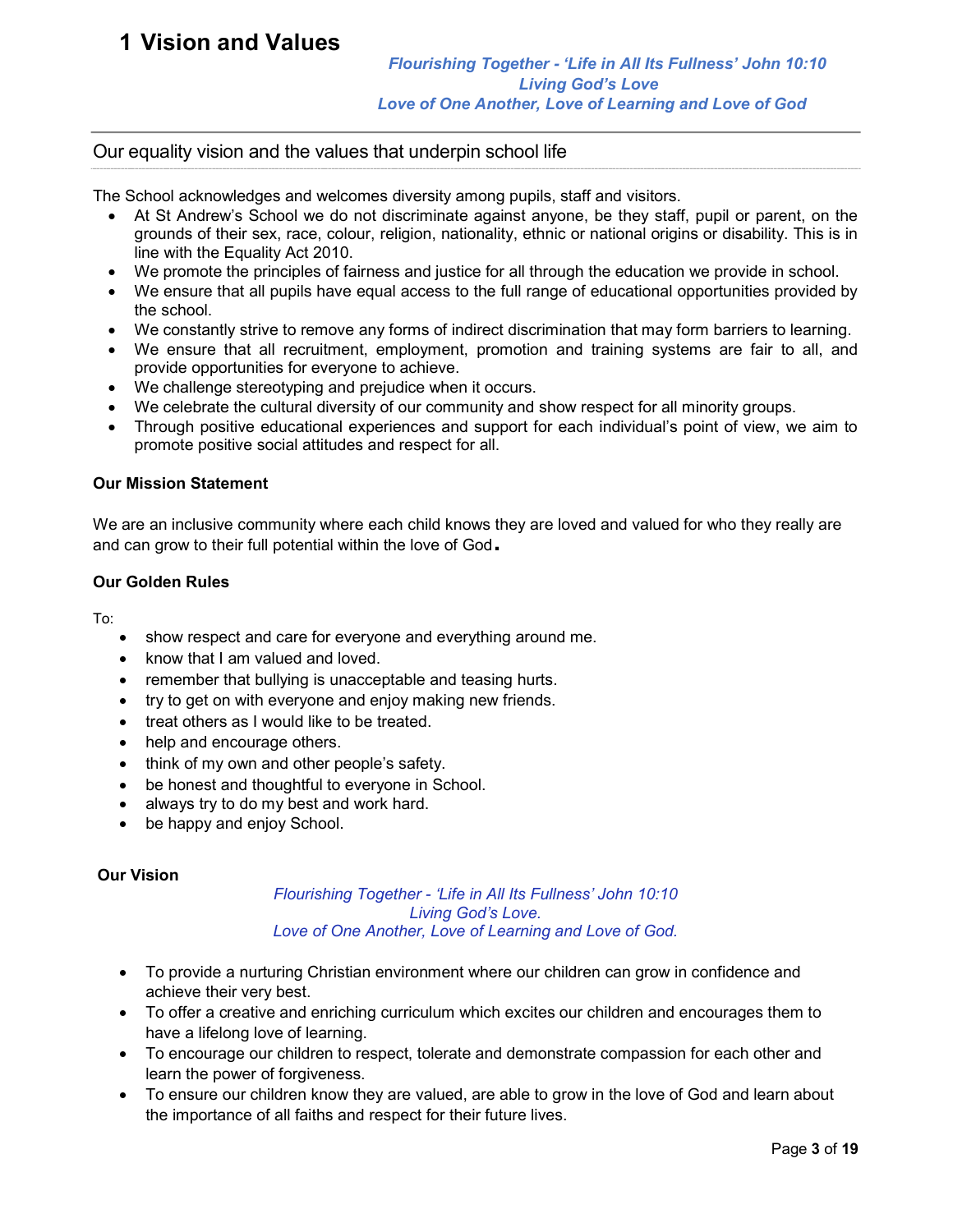We recognise that these aims will be achieved only through full co-operation between Governors, Staff, Pupils and Parents. We therefore place great emphasis on home/school liaison and we welcome the involvement and participation of parents in the life of the school. We believe this to be a key factor in motivating children to do well.

#### Ethos Statement

Recognising its historic foundation, the school will preserve and develop its religious character in accordance with the principles of the Church of England, and in partnership with the Church at parish and Diocesan level.

The school aims to serve its community by providing an education of the highest quality within the context of Christian belief and practice. It encourages an understanding of the meaning and significance of faith and promotes Christian values through the experience it offers to all its pupils.

St Andrew's School is both a Church and a village school and therefore welcomes all faiths and denominations.

We aim to foster strong links with the Much Hadham village community.

### Guiding principles for St Andrew's School

#### Principle 1: All learners are of equal value

We see all learners and potential learners, and their parents and carers, as of equal value:

- whether or not they are disabled or have additional needs, including SEN needs
- whatever their ethnicity, culture, national origin or national status
- whatever their gender and gender identity
- whatever their religious or non-religious affiliation or faith background
- whatever their sexual identity
- whether or not they are disadvantaged pupils who are in receipt of PPG (see annual report on school website www.standrews236.herts.sch.uk).

#### Principle 2: We recognise and respect difference

Treating people equally (Principle 1 above) does not necessarily involve treating them all the same. Our policies, procedures and activities must not discriminate but must nevertheless take account of differences of life-experience, outlook and background, and in the kinds of barrier and disadvantage which people may face, in relation to:

- disability, so that reasonable adjustments are made
- ethnicity, so that different cultural backgrounds and experiences of prejudice are recognised
- gender, so that the different needs and experiences of girls and boys, and women and men, are recognised
- religion, belief or faith background
- sexual identity.

#### Principle 3: We foster positive attitudes and relationships, and a shared sense of cohesion and belonging

We intend that our policies, procedures and activities should promote:

- positive attitudes towards disabled people, good relations between disabled and nondisabled people, and an absence of harassment of disabled people
- positive interaction, good relations and dialogue between groups and communities different from each other in terms of ethnicity, culture, religious affiliation, national origin or national status, and an absence of prejudice-related bullying and incidents
- mutual respect and good relations between boys and girls, and women and men, and an absence of sexual and homophobic harassment.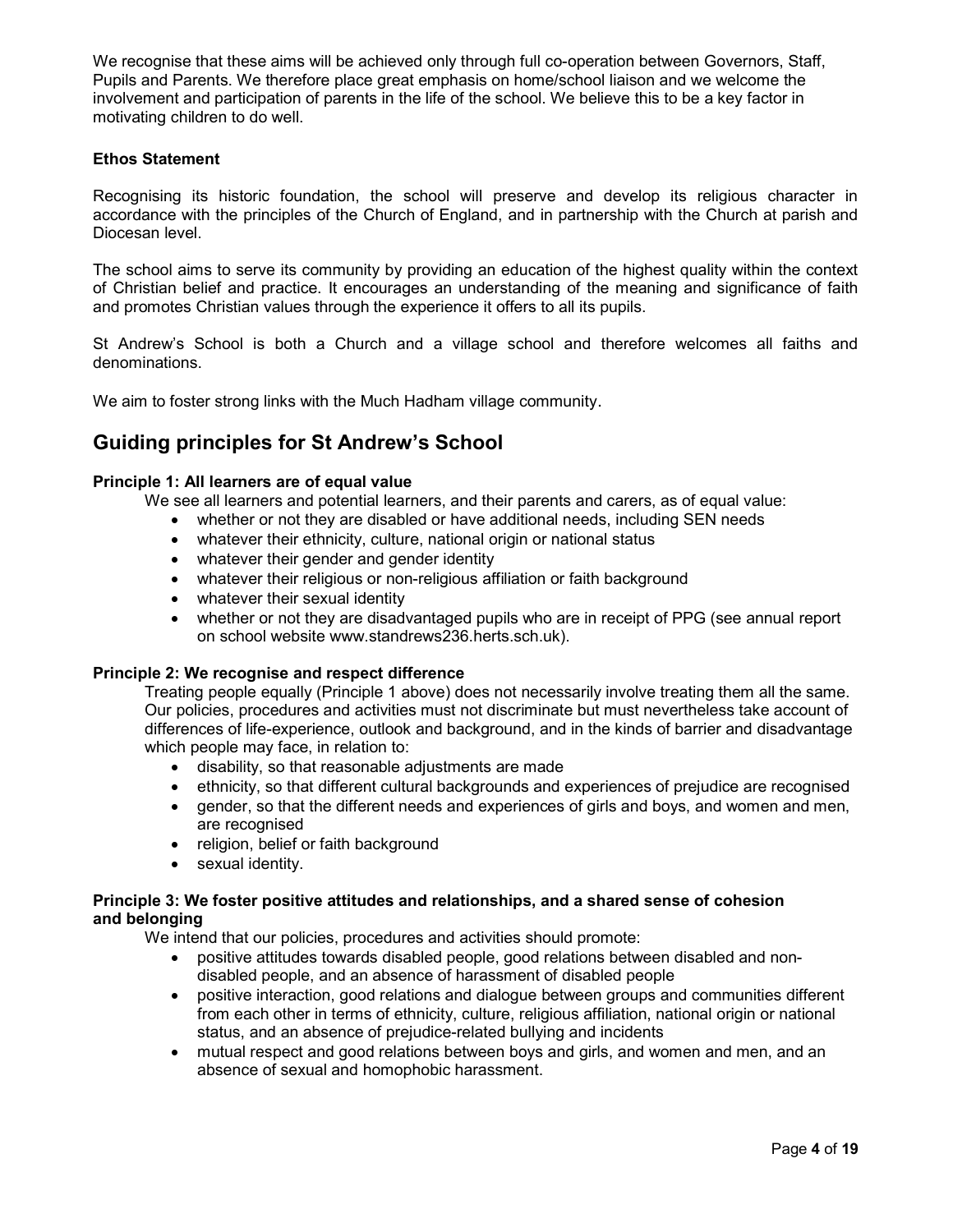#### Principle 4: We observe good equality practice in staff recruitment, retention and development

We ensure that policies and procedures should benefit all employees and potential employees, for example, in recruitment and promotion, and in continuing professional development:

- whether or not they are disabled
- whatever their ethnicity, culture, religious affiliation, national origin or national status
- whatever their gender and sexual identity, and with full respect for legal rights relating to pregnancy and maternity.

#### Principle 5: Society as a whole should benefit

We intend that our policies and activities should benefit society as a whole, both locally and nationally, by fostering greater social cohesion, and greater participation in public life for:

- disabled people as well as non-disabled
- people of a wide range of ethnic, cultural and religious backgrounds
- both women and men, girls and boys
- gay people as well as straight.

#### Principle 6: We base our practices on sound evidence

We maintain and publish quantitative and qualitative information showing our compliance with the public sector equality duty (PSED) set out in clause 149 of the Equality Act 2010.

#### Principle 7: Objectives

We formulate and publish specific and measurable objectives, based on the evidence we have collected. The Equality Duty is published on the school website.

We keep our equality objectives under review and report regularly at GB meetings on progress towards achieving them.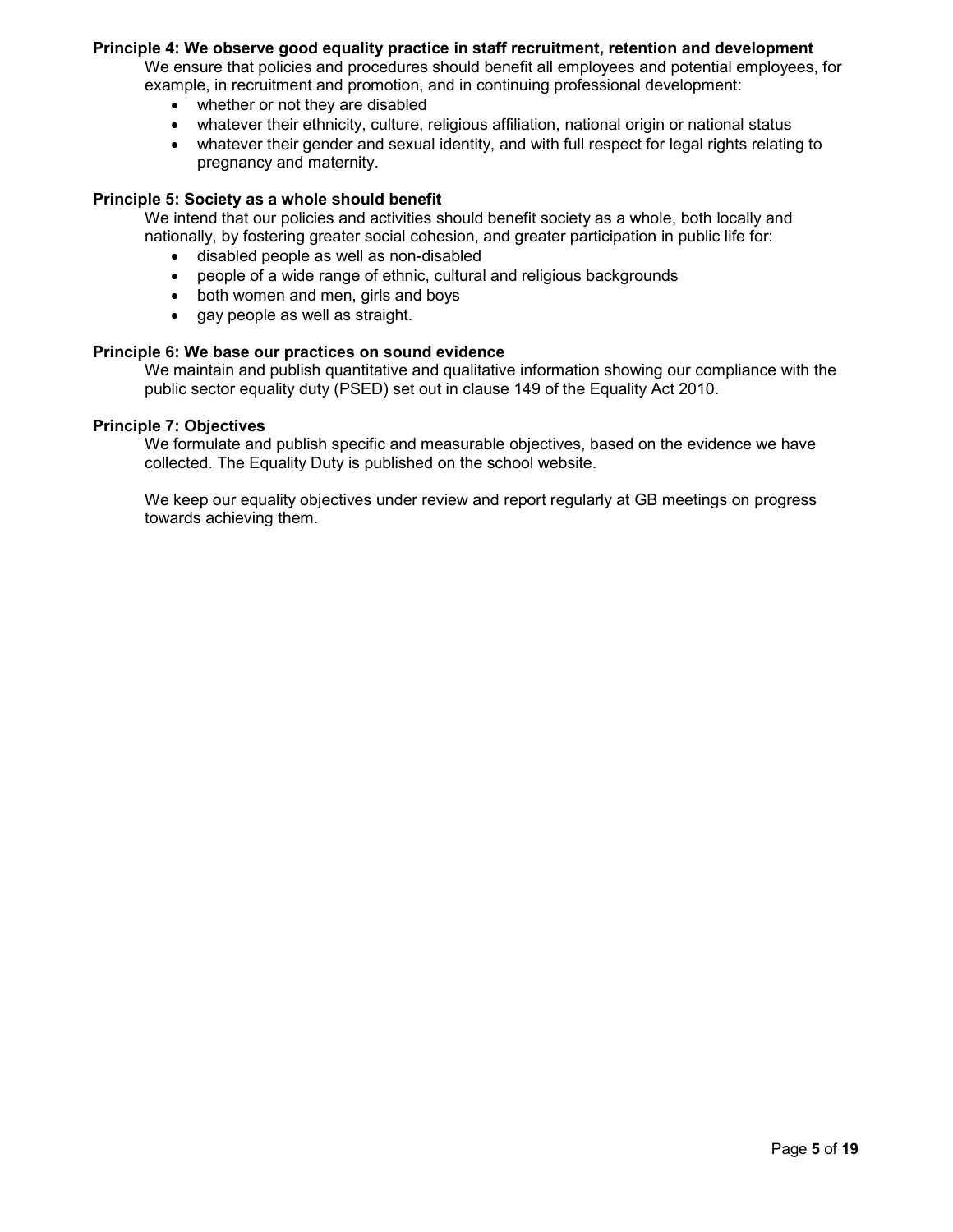## 2 School Context

#### The characteristics of our school

St Andrew's is situated at the centre of Much Hadham, which is a very pleasant historic village. We are a single form entry school for boys and girls aged 3-11 drawing children from a wide range of socio-economic backgrounds. However the school deprivation indicator places us in the lowest quintile. We have 211 (Jan 2019 Census) children on the roll and just over half our children come from the Parish. We are well respected locally, a popular choice for local families and places are usually over-subscribed. There is a Breakfast Club and After School Club run by Much Hadham Pre-school.

St Andrew's is both a Church and village school and welcomes all faiths and denominations. It is a Church of England Voluntary Aided Primary school within the Diocese of St Albans. The close relationship with our Church underpins our Christian ethos.

Whilst there is a strong traditional feeling in our school, we always have our eyes on the future and pride ourselves that we never stand still. We are a welcoming and caring school family who aspire to promote a strong team approach "to be the best we can be".

Our governing body is supportive and some are very involved in the day to day life of the school, which leads to a deep informed knowledge of the school's performance. The skill base is wide ranging and brings many different areas of expertise to the team.

We welcome trainee teachers to our School from the University of Hertfordshire - both PGCE and B.Ed students. We are also delighted to be working in partnership with Envision. We regularly have other students on work experience. All our staff see themselves as lifelong learners.

The strong family feel throughout the school ensures that our pupils are well behaved, enthusiastic, interested, mannerly and hardworking. We have a wide range of extra-curricular activities for our children to enjoy and they are often very successful competitors. We benefit from a strong partnership with Birchwood High School Sports Hub.

Access around our well maintained school site is complicated as we have separate Key Stage buildings on the side of a hill. The historic heart of the school is listed and has been cleverly adapted to accommodate administrative offices, small group rooms, staff room and the stunning KS2 Library. Three Victorian classrooms along with sympathetic modern additions house KS2. Further down the hill is our 1970s purpose built accommodation for our younger children. This includes our Foundation Stage Unit alongside two KS1 classrooms, galleried school Hall (which is also the dining room), school kitchen, KS1 library and small group room. In recent years we have improved access across the school site by installing a landscaped sloping path. This was the final stage in our vision to make the school site completely accessible. We have recently developed our outside learning area adjacent to KS1 with an all-weather canopy and landscaped amphitheatre.

We hold a number of awards and are a University of Hertfordshire training school.

We value our local partnerships, in particular with St Andrew's Church and The Friends of St Andrew's. Members of village societies are involved in activities in our School, e.g. judging the annual Talent Show, horticultural competitions at our local show etc. Our staff are valued members of local cluster groups (e.g. EYFS, RE, English, Maths and Science) and our Head teacher is a member of the Bishop's Stortford Head teachers' Consortium and Envision.

We currently have no CLA (Child Looked After).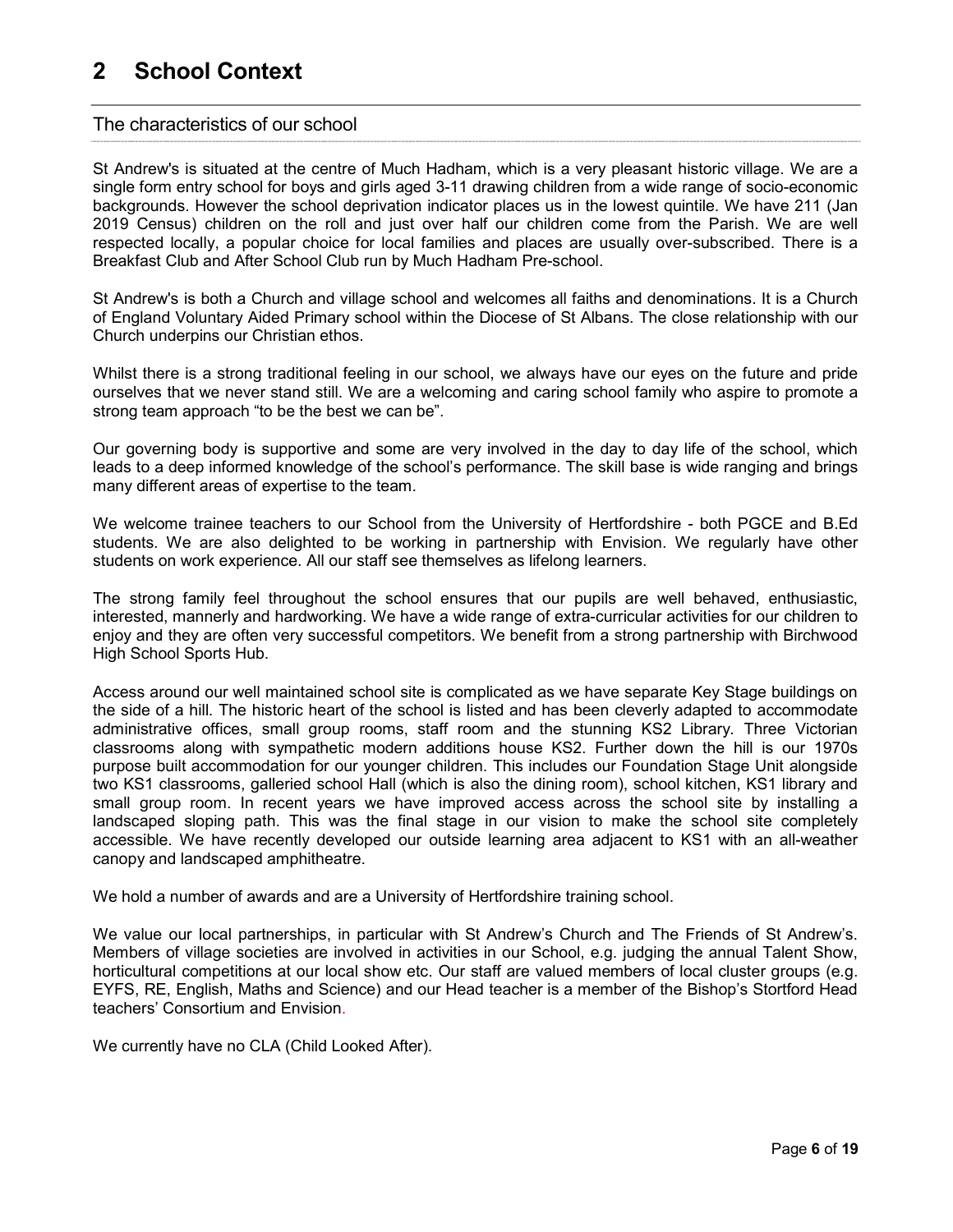| <b>Characteristic</b>                                 | <b>Total</b> | Breakdown (number and %)                                                                                                                                                                                                                                                                                                                                                        |
|-------------------------------------------------------|--------------|---------------------------------------------------------------------------------------------------------------------------------------------------------------------------------------------------------------------------------------------------------------------------------------------------------------------------------------------------------------------------------|
| Number of pupils                                      | 211          | 51.7% Female<br>48.3% Male                                                                                                                                                                                                                                                                                                                                                      |
| Number of staff                                       | 32           | 97% Female (31) 3% Male (1)                                                                                                                                                                                                                                                                                                                                                     |
| Number of governors                                   | 14           | 10 women and 4 men                                                                                                                                                                                                                                                                                                                                                              |
| Religious character                                   |              | Church of England                                                                                                                                                                                                                                                                                                                                                               |
| Attainment on entry                                   |              | Attainment on entry to Nursery varies year on<br>year.<br>In September 2019,<br>53%<br>Attainment on entry to Reception varies year on<br>year.<br>In reception Sept 2019:<br>67%                                                                                                                                                                                               |
| Mobility of school population                         |              | 75% stability                                                                                                                                                                                                                                                                                                                                                                   |
| Pupils eligible for FSM                               |              | 5%                                                                                                                                                                                                                                                                                                                                                                              |
| Disabled staff                                        |              | $\overline{2}$                                                                                                                                                                                                                                                                                                                                                                  |
| Disabled pupils                                       |              | $EHCP - 2$ children<br>SEN - 9 children                                                                                                                                                                                                                                                                                                                                         |
| Disabled pupils (No SEN)                              |              | 1                                                                                                                                                                                                                                                                                                                                                                               |
| <b>BME</b> pupils                                     |              | 11.4 %                                                                                                                                                                                                                                                                                                                                                                          |
| <b>BME</b> staff                                      |              | 2(0.06%)                                                                                                                                                                                                                                                                                                                                                                        |
| Pupils who speak English as an<br>additional language |              | 7%<br>11 children                                                                                                                                                                                                                                                                                                                                                               |
| Average attendance rate                               |              | 96%                                                                                                                                                                                                                                                                                                                                                                             |
| Significant partnerships,<br>extended provision, etc. |              | St Andrew's Church and the Diocese of St Albans<br>Bishop's Stortford Sports Partnership<br>Leventhorpe Sports Partnership<br>Sawbridgeworth Cricket Club, BS Rugby Club<br>Bishop's Stortford Headteachers' Consortium<br>Bishop's Stortford Schools Music<br>Trainee Teachers - University of Hertfordshire<br>Much Hadham Pre-School Breakfast Club and After School<br>Club |
| Awards, accreditations,<br>specialist status          |              | Eco Schools - silver, Arts Mark- Silver, Gold Sports<br>Awards, University of Hertfordshire accredited school                                                                                                                                                                                                                                                                   |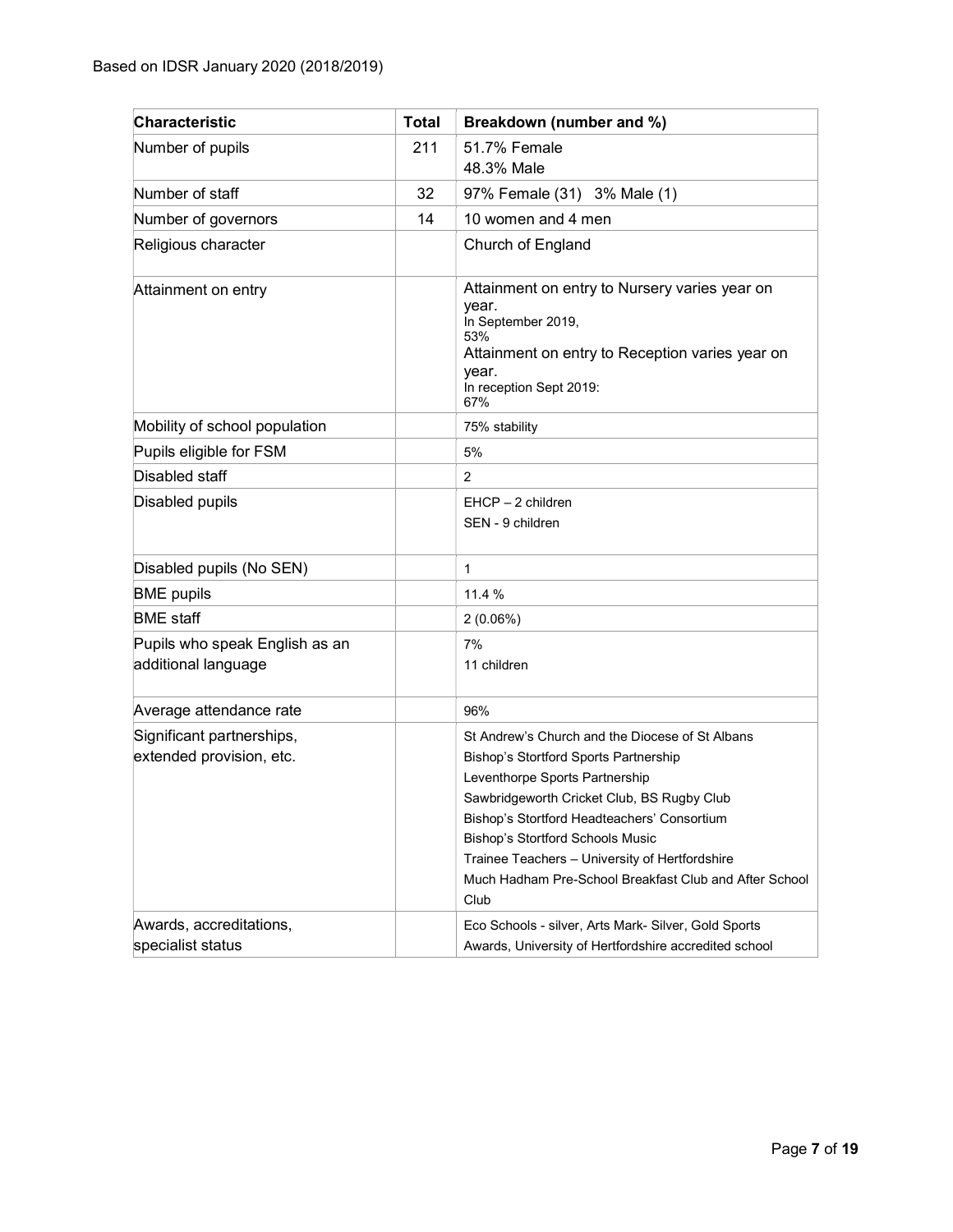## 3 Legal Background

#### The duties that underpin our scheme

Our school is committed to meeting its public sector statutory duties as detailed below. We understand that the duties apply to service delivery and employment and staff management as well as policy development and implementation.

#### General Duty under the Equality Act 2010:

The purpose of this policy is to set out how our practice and policies have due regard to the need to:

- Eliminate discrimination, harassment, victimisation and any other conduct that is prohibited by or under this Act.
- Advance equality of opportunity between persons who share a relevant protected characteristic and persons who do not share it
- Foster good relations between persons who share a relevant protected characteristic and persons who do not share it.

#### The Specific Duties of the Act enable schools to meet their obligations under the Public Sector Equality Duty (PSED)

The specific duties require schools to:

- Publish annually information quantitative and qualitative, showing compliance with the public sector equality duty (PSED) set out in clause 149 of the Equality Act 2010.
- To set every four years one or more specific measurable equality objectives that furthers the aims of the equality duty. (See Section 7)

#### Protected Characteristics

The Equality Act 2010 protects pupils from discrimination and harassment based on protected characteristics. The protected characteristics for school provisions are:

- Age (for staff only)
- Disability
- Ethnicity and race
- Gender (sex)
- Gender identity and reassignment
- Pregnancy, maternity and breast feeding
- Religion and belief
- Sexual orientation

#### Disability equality

The general duty to promote disability equality means that we must have due regard to:

- Promote equality of opportunity between disabled people and other people
- Eliminate unlawful discrimination
- Eliminate disability- related harassment
- Promote positive attitudes towards disabled people
- Encourage participation by disabled people in public life
- Take steps to take account of disabled peoples' disabilities, even where that involves treating disabled people more favourably than other people.

#### Accessibility

There is specific disability legislation in relation to disabled pupils and accessibility which means we must plan strategically over time to:

- Increase access to the curriculum
- Make improvements to the physical environment of the school to increase access
- Make written information accessible to pupils in a range of different ways

We will ensure that disabled pupils do not receive less favourable treatment and to do this the school has a duty to make reasonable adjustments.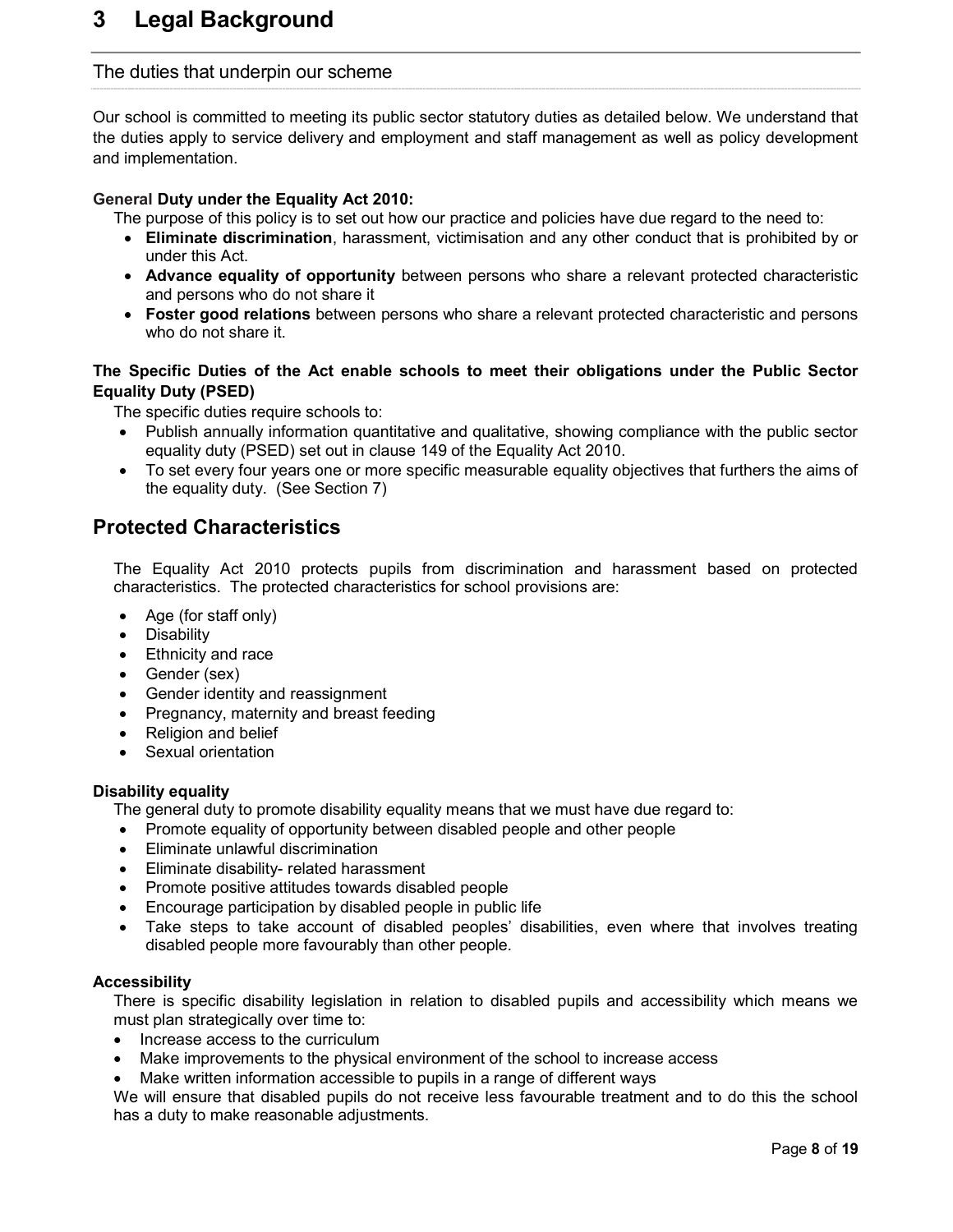#### Race equality

The general duty to promote race equality means that we must have due regard to:

- Eliminate unlawful racial discrimination
- Promote equality of opportunity
- Promote good relations between people of different racial groups.

#### Gender equality

The general duty to promote gender equality means that we must have due regard to:

- Eliminating unlawful discrimination and harassment and
- Promoting equality of opportunity between men and women, girls and boys.

#### **Transgender**

Transgendered people are explicitly covered by the gender equality duty. The term transgendered refers to a range of people who do not feel comfortable with their birth gender.

The school will respect the confidentiality of those seeking gender reassignment and will provide a supportive environment within its school community.

#### Age, sexual orientation, religion and belief

We must ensure that we do not discriminate on these grounds. This Scheme includes our priorities and actions to eliminate discrimination and harassment for these equality areas.

#### Community cohesion

Community Cohesion supports good practice in educating pupils/students about equality and diversity. It contributes to the school's efforts to provide a broad, balanced curriculum.

We also have a responsibility to promote community cohesion, developing good relations across different cultures, ethnic, religious and non religious and socioeconomic groups. We have incorporated our priorities into our School Equality Scheme and Action Plan to make it easier to monitor our progress and performance in meeting our objectives.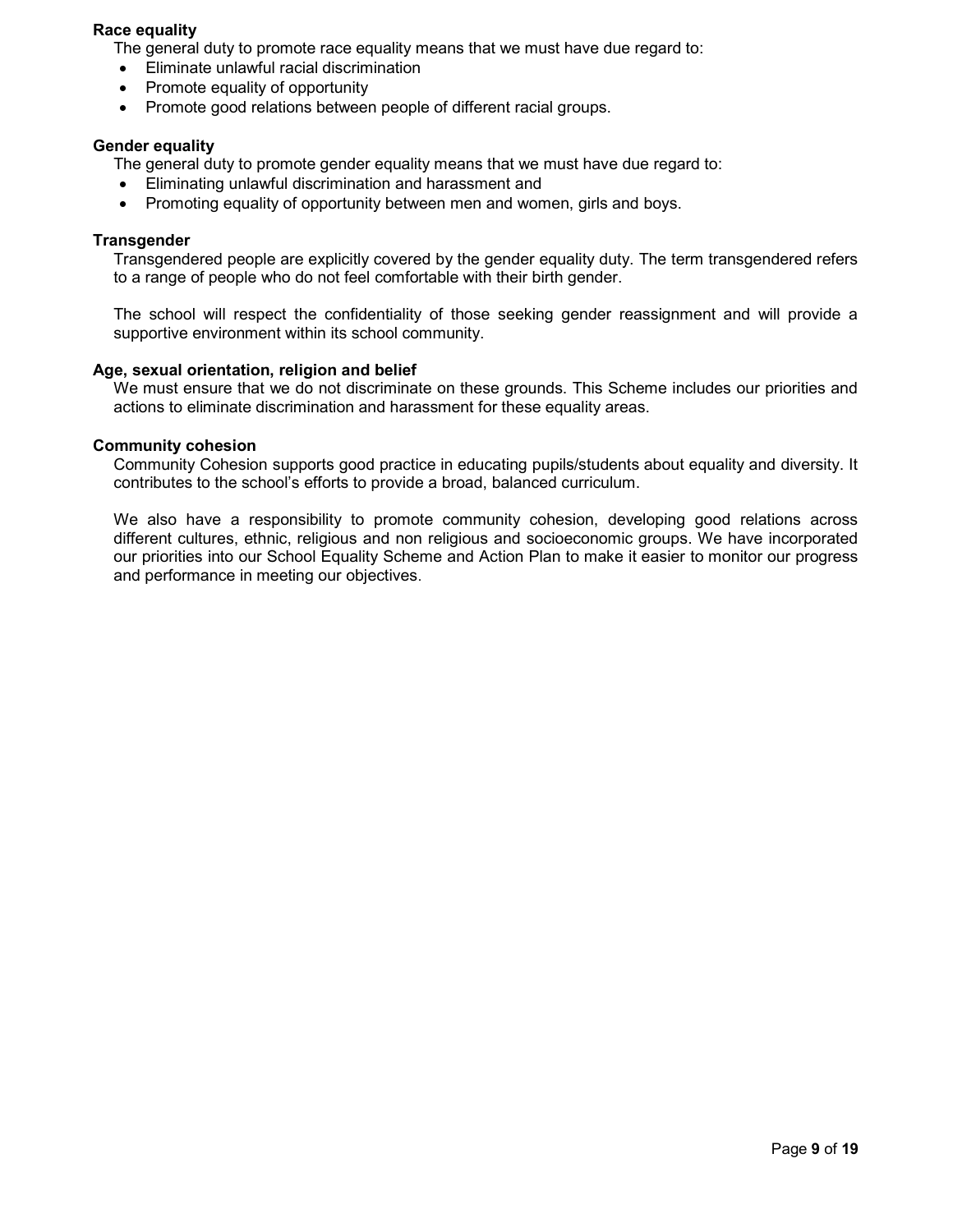## 4 Roles and Responsibilities and Publish Information

#### Chain of accountability

The Board of Governors, supported by the Headteacher and staff, is responsible for ensuring the implementation of this scheme.

#### Commitment to implementation

The Head teacher, Judy King, retains overall responsibility for ensuring that the scheme and its Action Plan are delivered effectively.

Key staff (any member of staff involved in implementing an objective) will regularly report to the Head teacher on actions and progress.

As required at every main GB meeting there will be a report on equality and diversity. The Action Plan should form part of the SDP.

All staff are responsible for delivering the scheme both as employees and as it relates to their area of work.

#### The Head teacher and the SLT have responsibility for:

School Equality Scheme Disability equality (including bullying incidents) SEN/LDD (including bullying incidents) Accessibility Gender equality (including bullying incidents) Race equality (including racist incidents) Equality and diversity in curriculum content Equality and diversity in pupil achievement Equality and diversity – behaviour and exclusions Participation in all aspects of school life Impact assessment Engagement /Stakeholder consultation Policy review The Office Manager has responsibility for Communication and publishing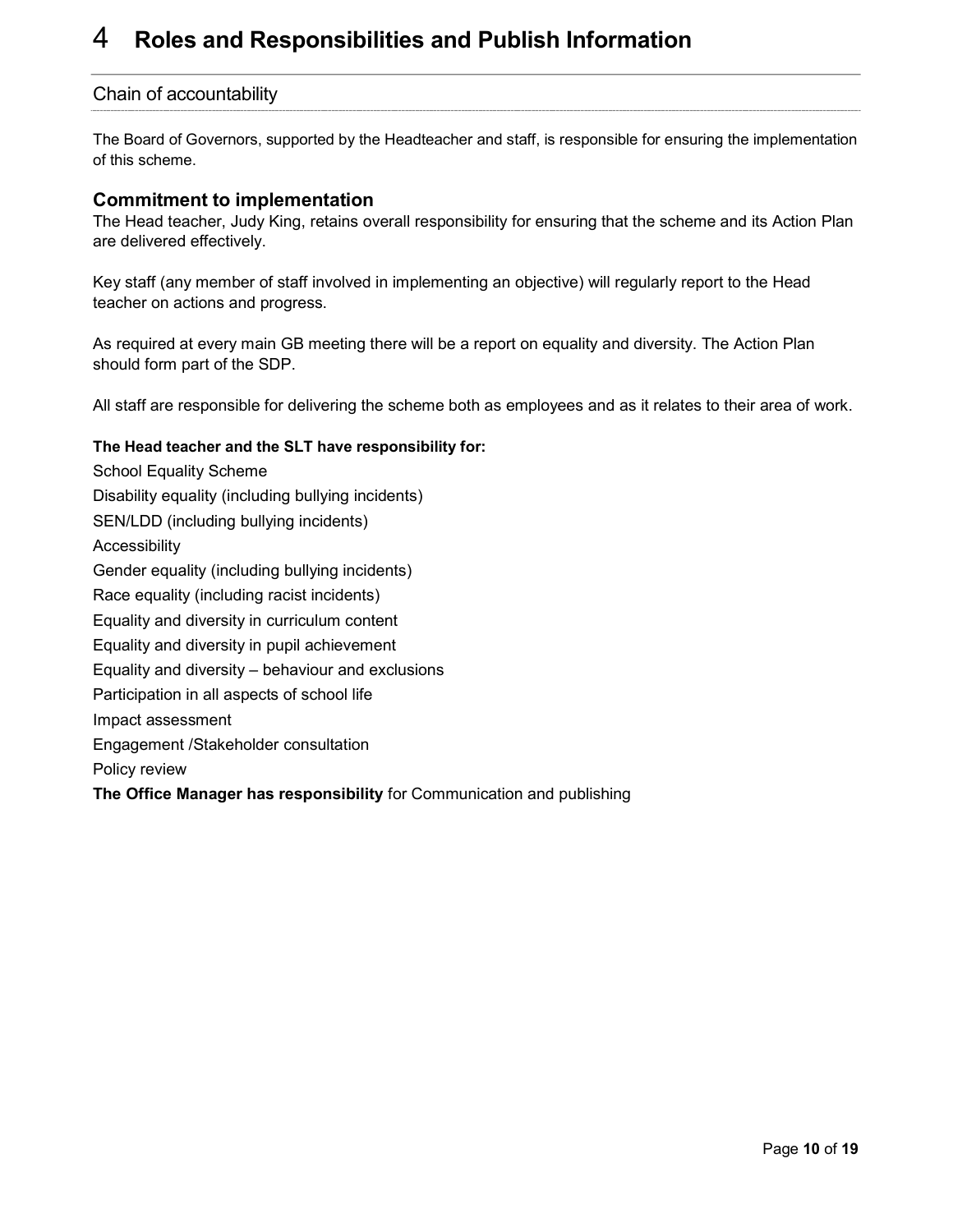#### Commitment to review

The School Equality Scheme will be aligned with the School Development Plan. Its implementation will be monitored within the school's self-evaluation and other review processes.

The basic principle underlying the new specific duties is that of 'transparency' which ensures that we fulfil the aims of the Equality Duty to eliminate discrimination, advance equality of opportunity and foster good relations between different groups. Transparency means being open about the information on which we base our decisions, on what to publish and how.

At St Andrew's School equality information will be available on the school website.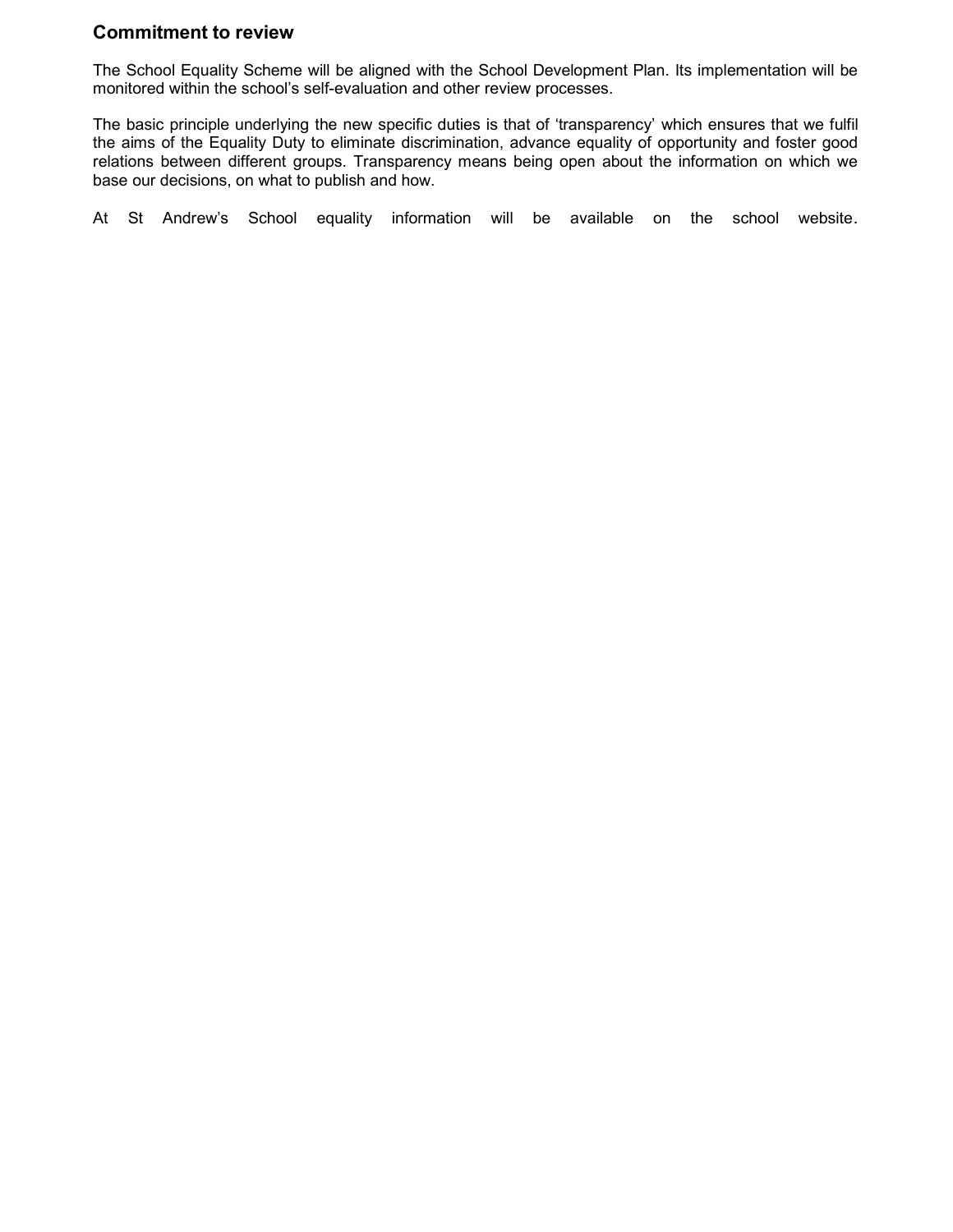#### Commitment to action

#### Governors will:

- Provide leadership and drive for the development and regular review of the School Equality Scheme and other related policies
- Provide appropriate role models for all staff and pupils
- Congratulate examples of good practice within school and among individual staff and pupils
- Ensure a consistent response to incidents, e.g. alleged cases of bullying behaviour and alleged racist incidents
- Ensure that the school carries out the letter and the spirit of the statutory duties (and ensure the provision of 'returns' to the local authority).

#### Head teacher and Deputy Head teacher will:

- Initiate and oversee the development and regular review of the School Equality Scheme and procedures
- Ensure the effective communication of the Scheme and procedures to all pupils, staff and stakeholders
- Ensure that all staff are trained as necessary to carry out the Scheme
- Oversee the effective implementation of the Scheme
- Hold staff accountable for effective policy implementation
- Provide appropriate role models for all staff and pupils
- Highlight good practice and promote it throughout the school and wider community
- Provide mechanisms for the sharing of good practice
- Ensure a consistent response to incidents, e.g. alleged cases of bullying behaviour and alleged racist incidents
- Ensure that the school carries out its statutory duties effectively.

#### Teaching Staff will:

- Respond to consultation requests by creating opportunities for pupils and staff to share their comments, suggestions and feedback, ensuring that all voices are heard.
- Implement the school's equality scheme, holding all staff accountable for their behaviour and providing support and guidance as necessary
- Be accountable for the behaviour of the staff team, individual members of staff and pupils
- Use informal and formal procedures as necessary to deal with 'difficult' situations
- Behave in accordance with the school's policies, leading by example
- Respond appropriately to the behaviour of pupils and staff, as a whole, and individuals (praising/challenging as necessary)
- Contribute to managing the implementation of the School Equality Scheme.

#### All staff: teaching and non-teaching will:

- Contribute to consultations and reviews
- Raise issues with line managers which could contribute to policy review and development
- Maintain awareness of the school's current Equality Scheme and procedures
- Implement the Scheme as it applies to staff and pupils
- Behave with respect and fairness to all colleagues, pupils and their parents, carrying out the letter and spirit of the School Equality Scheme
- Provide a consistent response to incidents, e.g. alleged cases of bullying behaviour and alleged racist incidents
- Contribute to the implementation of the School Equality Scheme.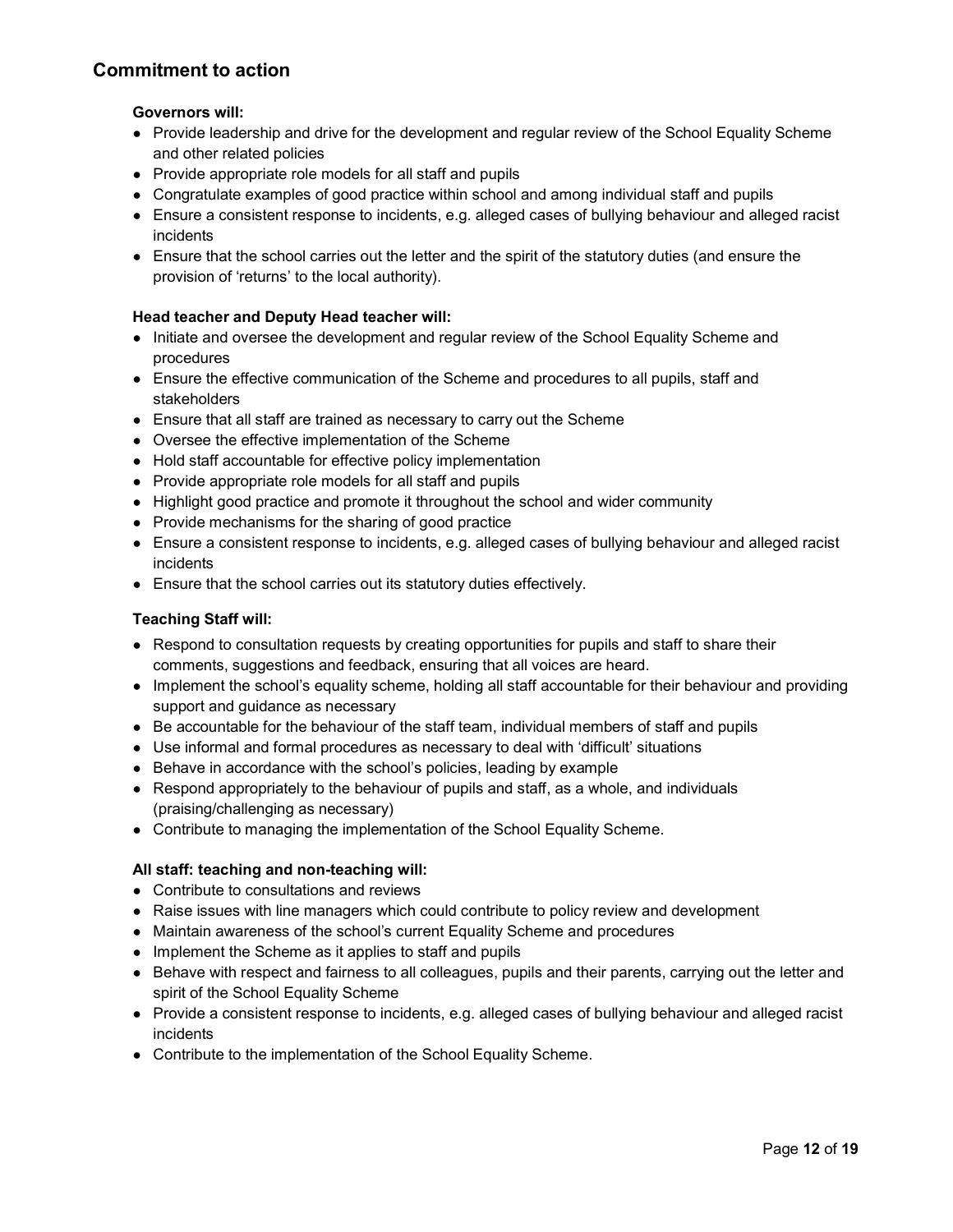#### All Pupils will:

- Take responsibility for themselves and others
- Treat each other with respect
- Feel valued
- Speak out if they witness or are subject to any inappropriate language or behaviour.

#### All Parents/carers will:

Agree to adhere to our commitment to equality by signing our home/school agreement.

Our school operates equality of opportunity in its day to day practice. We comply fully with legislation, which protects our staff (including teachers, teaching assistants, student teachers) from discrimination on the grounds of gender, transsexual status, race, disability, sexual orientation, religion or belief, or age. With regard to disability, we make such reasonable adjustments as are necessary to prevent a disabled person being at a substantial disadvantage in comparison with a person who is not disabled.

This includes discrimination in relation to recruitment, terms and conditions, promotions, transfers, dismissals, training and employment practices (such as dress codes) and disciplinary procedures.

We make efforts to ensure that the diversity of our workforce reflects that of our local community and wider society.

We will ensure the safety and wellbeing of our staff and act on incidents of harassment and discrimination recognising that our staff may be either victims or perpetrators.

We tackle discrimination and anti-bullying, reporting and recording all forms of prejudice related incidents e.g. racism, homophobia, negative views of disabled people or sexism.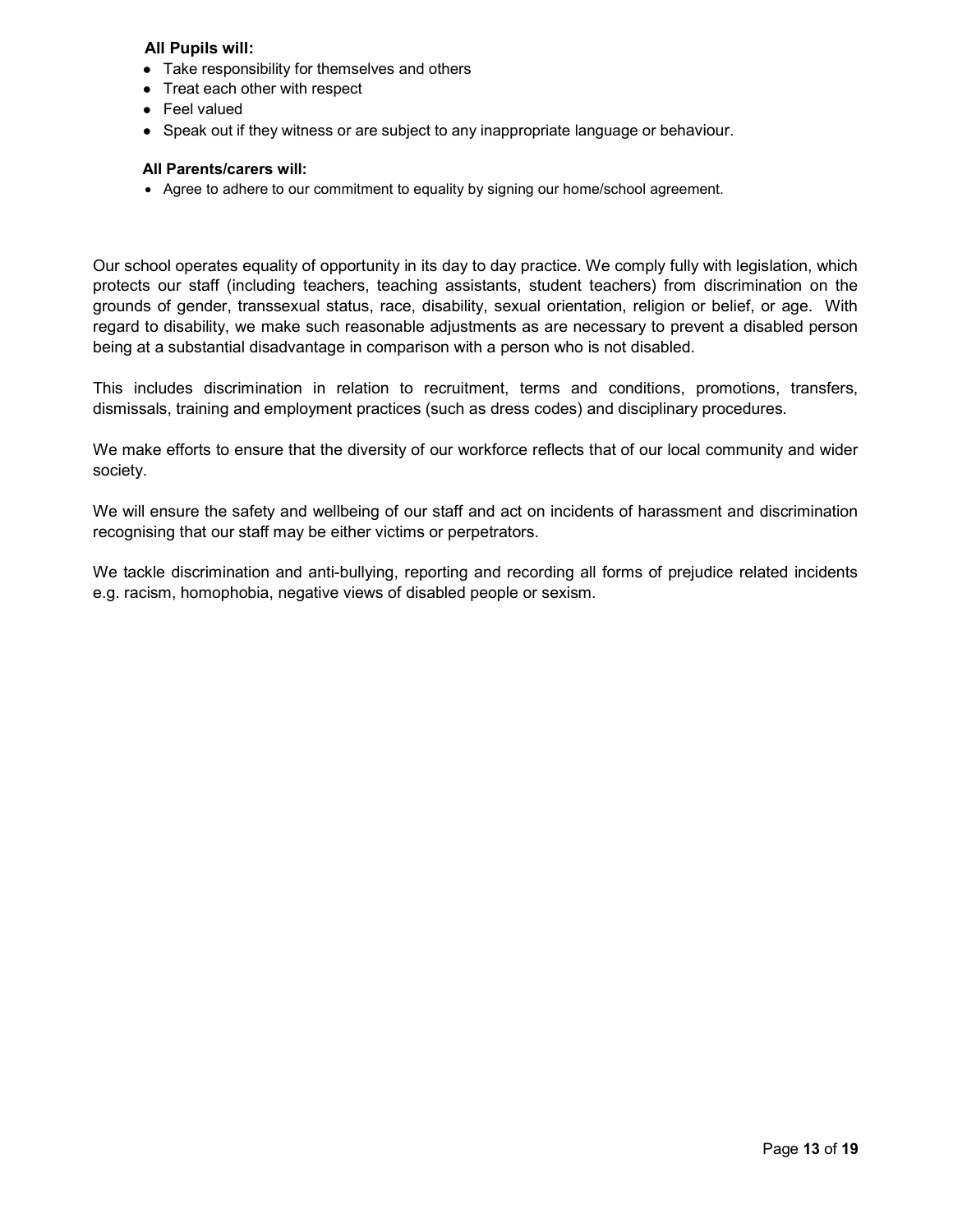#### Involving our learners, parents/carers and others

#### Engagement – Participation and Involvement

We welcome the participation and involvement of parents and other stakeholders with special knowledge, to help to inform our School's approach to our Equality Scheme.

This may include the following:

- ASPECTS Family Support
- Parent Consultation meetings, including SEN meetings
- Families First meetings
- Individual meetings with Head teacher and parents, Governors attending as appropriate
- Staff meeting discussions
- Curriculum meetings
- School Council meetings
- Pupil Voice
- Acts of Collective Worship
- Worship Group
- Autumn and Spring Open Classrooms to celebrate the work of pupils
- Open door policy
- Volunteers from the local community who add huge value to the school community and our children's learning experience
- Speech and Language Base.

We are aware that, as other equality issues arise, we will involve and consult with people affected by our decisions.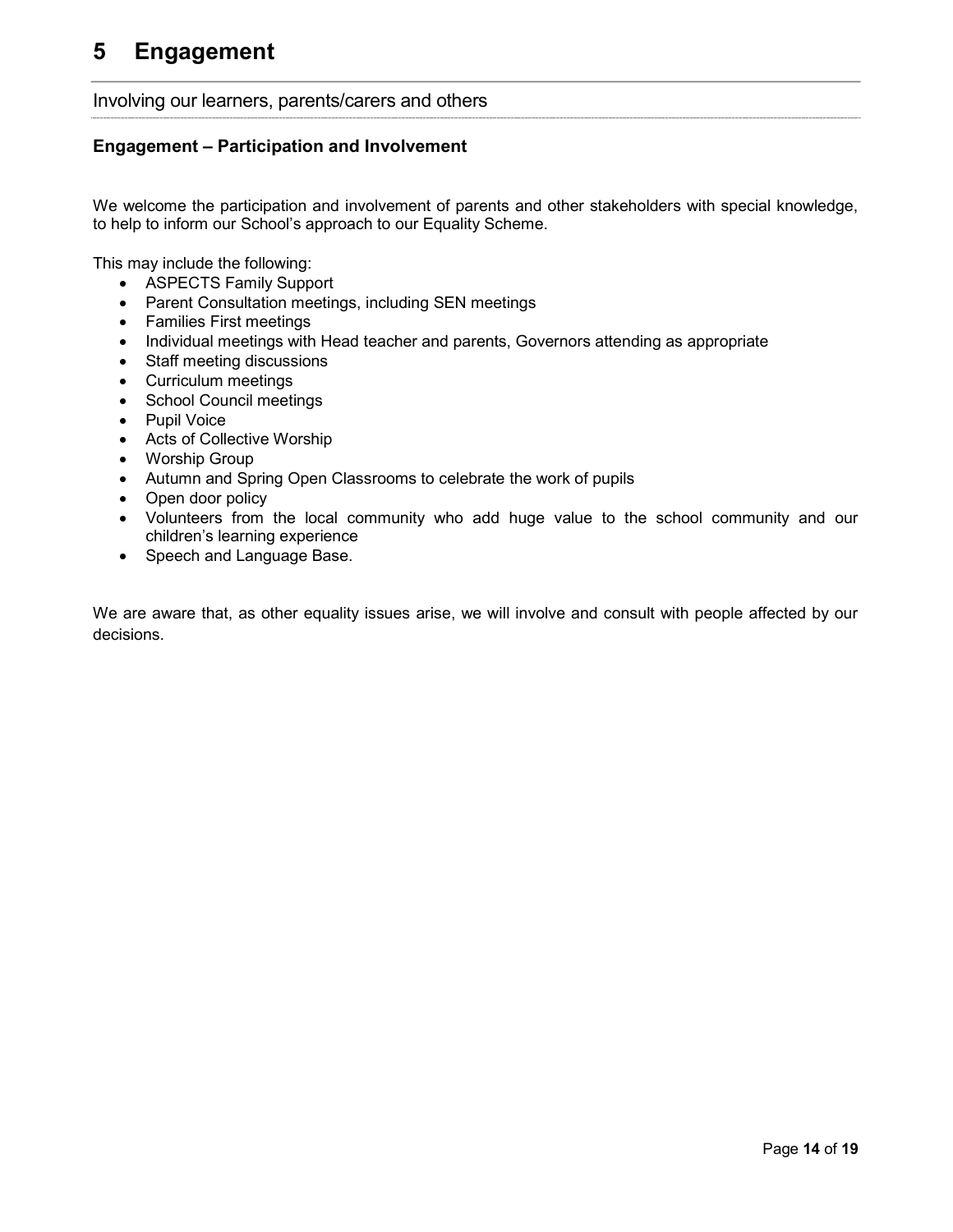## 6 Using information – Equality Impact Assessment, data and other information

#### Evaluating the impact in terms of the outcomes

#### Equality Impact Assessment (EQIAs)

EQIAs help us to ensure that there is no unlawful discrimination against certain individuals or groups and that the positive duties are promoted. It is a way to ensure we meet diverse needs of our pupils and staff and that diversity, equality and inclusion run through all areas of school life.

Incidents of harassment, and bullying, including those related to homophobia, racism, disability and gender are rare at St Andrew's. However, if they occur we carefully record all the information relating to the alleged incident.

On reviewing our equality objectives (see Section 7) we will assess the impact on our vulnerable groups. Where negative impacts are identified we then take steps to deal with this.

#### Pupil data analysis – looking at the impact of the School Equality Scheme by protected characteristics (vulnerable groups):

- Attainment levels
- Progress data
- Attendance levels
- Attendance at extended school activities/extra-curricular activities
- Participation in school sports teams and performances
- Complaints of alleged bullying behaviour and harassment
- Complaints of alleged racism.

We value more qualitative information which may be given to us through a variety of mechanisms. We conduct student voice activities across the whole school, such as Pupil Voice.

Actions required/highlighted from the above will be prioritised over the three year life span of our scheme and will be included in the Action Plan.

#### Collecting and analysing equality information for employment and governance

The School is committed to providing a working environment free from discrimination, victimisation, and harassment.

It aims to recruit an appropriately qualified workforce and governing body that is representative of all sections of the community in order to provide a service that reflects and responds to the needs of our local population.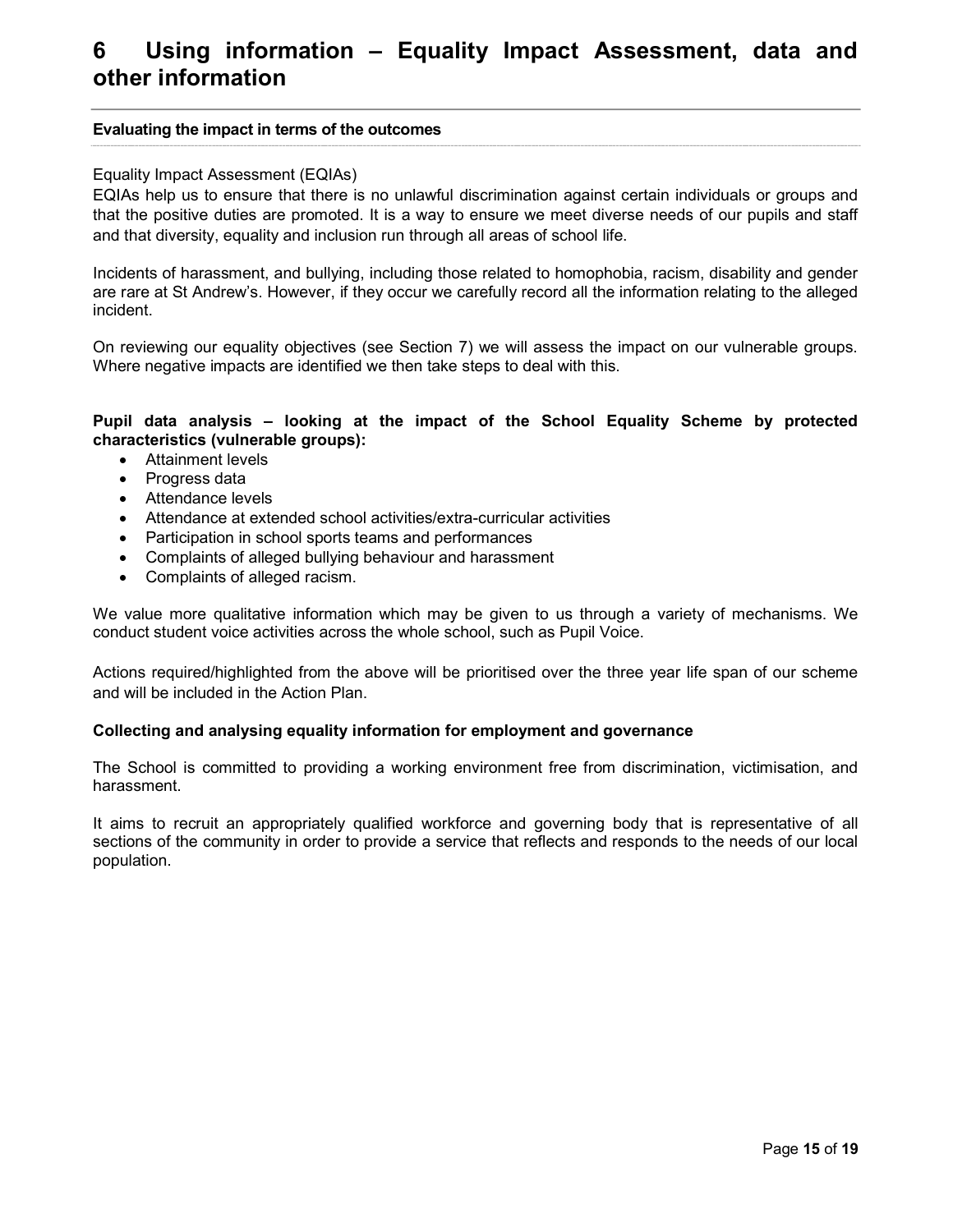#### Key priorities for action

#### Achievements to date:

#### Gender

Monitoring of pupil gender equality is applied to raise standards and ensure that any potential underachievement is specifically targeted. In addition the school has, and continues to be proactive to ensure that gender stereotypes are challenged:

- participation in sports where both boys and girls compete e.g. netball, cross-country, football
- provision of books and materials that challenge gender stereotypes e.g. pink Lego.

#### **Disability**

At St Andrew's we are committed to establishing equality of access for all children, their parents, staff and other users of the school and this is reflected in our school aims.

The school site is on a hillside making it a difficult place to access fully for anybody with a physical disability. As a school we have worked very hard to make the school accessible to everybody. KS2 is a Listed Building and the majority of rooms for small group work are upstairs. However we have made provision for small groups to work in the KS2 library and in the KS1 Hub and we have purchased 4 sets of 16 laptops over the last few years.

We have also improved our site with:

- dedicated SENCo
- disabled access to both school buildings
- new disabled access across school site
- hearing loops for our hearing impaired children
- 2 disabled toilets
- specific actions for pupils with dyslexia interactive screens, visual timetables
- resources for supporting children with poor fine motor skills sloping desks trays, pencil grips, laptop
- adapted seating to support pupil with poor core stability: cushion
- staff have Makaton and Elklan sign training to enable greater access and communication with pupils with speech, language and communication needs.

#### Ethnicity/Race and Religion/Belief

As a school with limited ethnic and religious diversity we recognise the challenge of expanding pupils' experience of, and insights into, cultural diversity. Therefore we are developing the involvement of representatives of minority ethnic communities and diverse cultures and faiths in the school and across the curriculum

- Provision of a variety of multi-ethnic and bi-lingual resources available in the school e.g. books, iPads, software eg Twinkl, SIAMS 2015 celebrates the strong understanding our children have of world faiths
- Developing links with visitors and organisations representing other cultures
- Annual Bedford Faith Tour with Year 5
- Displays and Big Books which demonstrate and exemplify curriculum opportunities for SMSC.

#### Community Cohesion

- At St Andrew's we endeavour to strengthen links with our local community through close relationship with St Andrew's Church
- Pupil initiated fundraising (Charity Ambassadors) e.g. Children in Need, NSPCC, British Legion poppy appeal, Bishop of St Albans harvest appeal
- Links with local secondary schools e.g. Birchwood Sports Partnership, links with local primary school, Head teachers consortium and music festivals
- Joint INSET sessions with local schools e.g. Envision.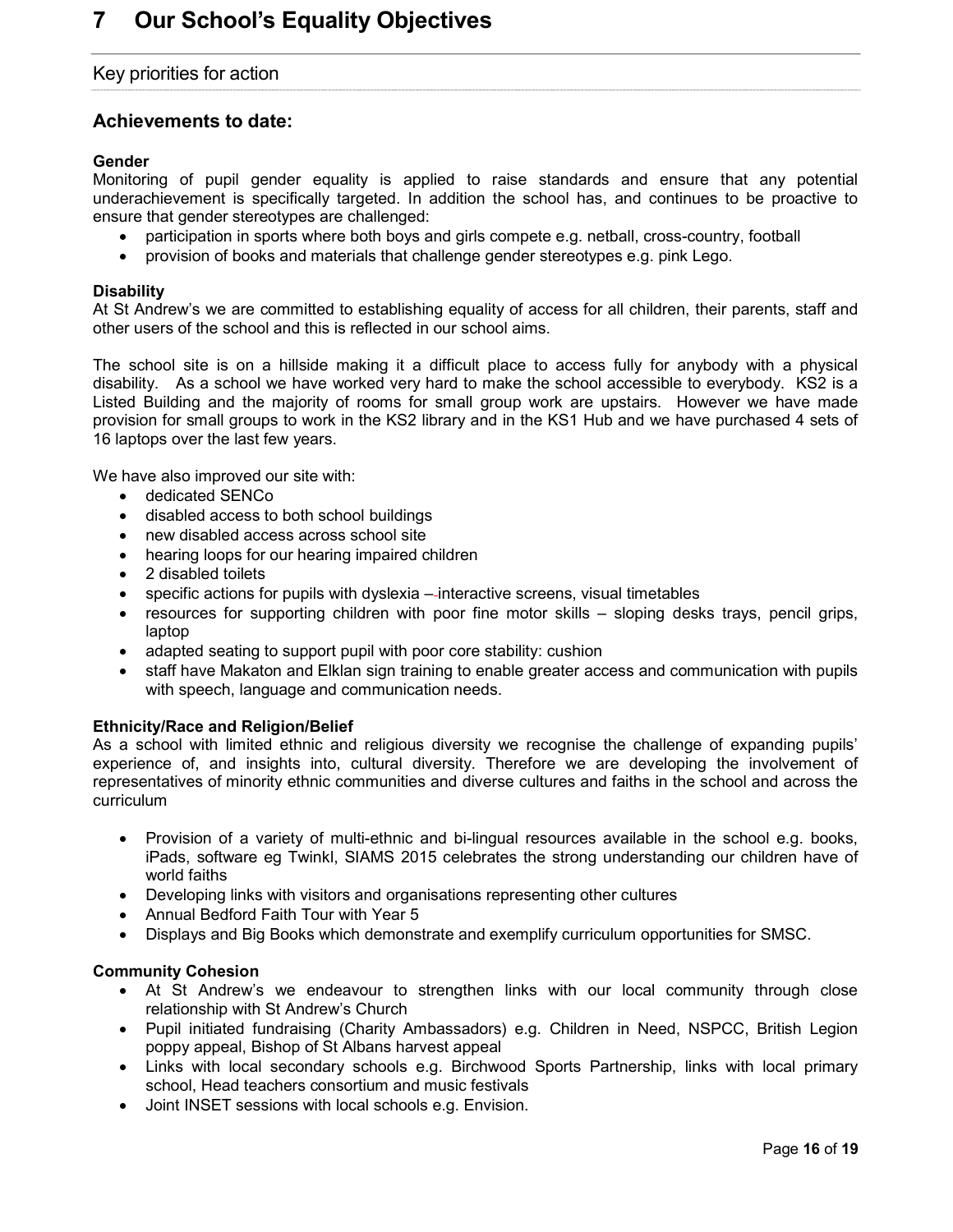

#### St Andrew's Church of England Primary School, Much Hadham Equality Objectives Action Plan Autumn 2019

| <b>Equality Objectives</b>                                                                                                                            | <b>Protected</b><br><b>Characteristic</b> | <b>General Duty</b>                | <b>Responsibility</b>            | Measurable success Indicator                                                                             | <b>Timing</b>                                                                                             | <b>Review</b><br>date                           |
|-------------------------------------------------------------------------------------------------------------------------------------------------------|-------------------------------------------|------------------------------------|----------------------------------|----------------------------------------------------------------------------------------------------------|-----------------------------------------------------------------------------------------------------------|-------------------------------------------------|
| Continue to monitor any<br>achievement gaps for all<br>vulnerable groups<br>compared to all pupils                                                    | Vulnerable<br>groups                      | Advance equality of<br>opportunity | CD<br><b>Staff</b><br><b>SLT</b> | Raise-online data, AM7                                                                                   | <b>Termly</b>                                                                                             | Termly                                          |
| To ensure that attendance<br>of all potential vulnerable<br>groups reflects the school<br>average attendance of<br>$97%$ .                            | Vulnerable<br>groups                      | Advance equality of<br>opportunity | LS, HR,<br><b>HT</b>             | School average attendance % are the<br>same for all groups                                               | Termly                                                                                                    | Termly                                          |
| Footpath<br>closure/redirection -<br>safety of children in EYFS<br>outside area and all<br>children at playtimes                                      | All                                       | Health and Safety                  | Herts CC                         | The closure of the path - remove<br>gates from site and secure the school<br>site during the working day | Autumn 2019 - HCC are<br>about to resubmit a<br>concurrent<br>Extinguishment and<br><b>Creation Order</b> | Unclear $-$<br>as out of<br>school's<br>control |
| To implement the<br>systematic use of an<br><b>Equality Impact</b><br><b>Assessment tool to</b><br>evaluate school policy,<br>practice and procedures | All                                       | Advance equality of<br>opportunity | All                              | Policies, practices and procedures<br>reflect our equality duty.                                         | With every review and<br>updating of policy practice<br>and procedure                                     |                                                 |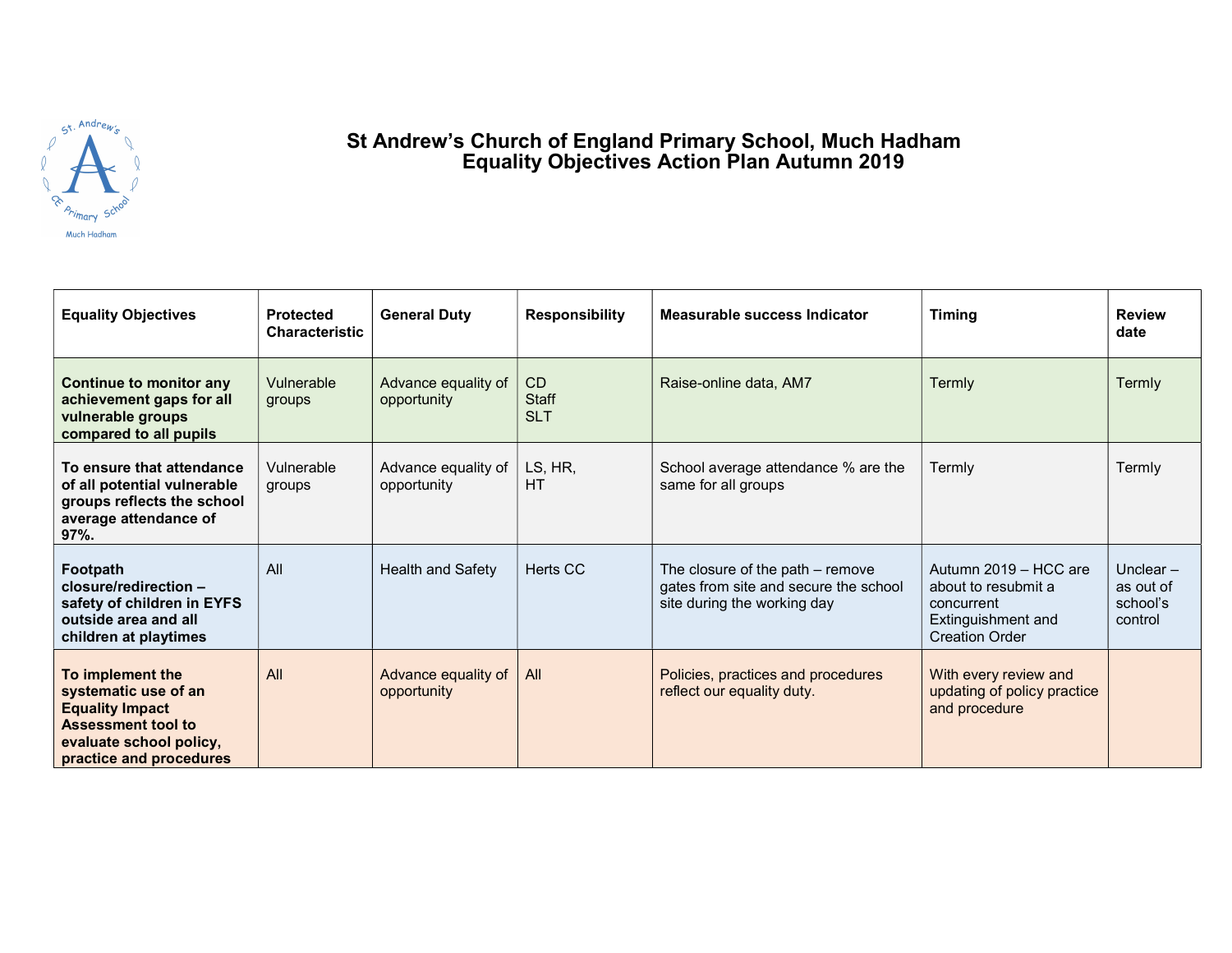| Develop children's<br>understanding of the<br><b>Christian Church by</b><br>exploring its cultural<br>diversity within Britain and<br>throughout the world | All                  | Advance equality of<br>opportunity/<br>Eliminate<br>discrimination | JK - CW and RE<br>lead.                              | Deepen the children's understanding<br>of the world wide Christian Church by<br>establishing a school celebration day<br>and to arrange a visit to the many and<br>varied places of worship in Saffron<br>Walden | Celebration day - in the<br><b>Spring Term</b><br>Parent speaker - Judaism<br>Nov 2019<br><b>Y5 Faith Tour Summer</b><br>2020 | On going |
|------------------------------------------------------------------------------------------------------------------------------------------------------------|----------------------|--------------------------------------------------------------------|------------------------------------------------------|------------------------------------------------------------------------------------------------------------------------------------------------------------------------------------------------------------------|-------------------------------------------------------------------------------------------------------------------------------|----------|
| Deepen children's<br>understanding of different<br>faiths by visiting a variety<br>of places of worship                                                    | All                  | Advance equality of<br>opportunity/<br>Eliminate<br>discrimination | JK - CW and RE<br>lead.                              | Children are able to vocalise their<br>deepened understanding of a variety of<br>faiths through visitors to school and<br>Y5 Faith Tour to Bedford                                                               | Summer 2018                                                                                                                   | On going |
| To monitor attainment of<br>girls' and boy's in Maths<br>and English                                                                                       | Vulnerable<br>groups | Advance equality of<br>opportunity                                 | Maths lead<br>HC- English lead<br>All class teachers | That there are no differences in<br>attainment due to gender.<br>That where there are differences<br>strategies are implemented to support<br>gender group.                                                      | Termly                                                                                                                        |          |
| To monitor attainment and<br>progress of EAL pupils in<br><b>Maths and English</b>                                                                         | Vulnerable<br>groups | Advance equality of<br>opportunity                                 | CD<br>All class teachers                             | That there are no differences in<br>attainment due to English as a second<br>language.<br>That where there are differences<br>strategies are implemented to support<br>gender group.                             | Termly                                                                                                                        |          |
| To monitor attainment and<br>progress of BME pupils in<br><b>Maths and English</b>                                                                         | Vulnerable<br>groups | Advance equality of<br>opportunity                                 | CD<br>All class teachers                             | That there are no differences in<br>attainment due to ethnic background.<br>That where there are differences<br>strategies are implemented to support<br>gender group.                                           | Termly                                                                                                                        |          |
| To monitor attainment of<br>vulnerable groups (SEND,<br>Summer born, low<br>attendance) in Maths and<br>English.                                           | Vulnerable<br>groups | Advance equality of<br>opportunity                                 | CD<br>All class teachers                             | That there are no differences in<br>attainment due to these vulnerable<br>groupings That where there are<br>differences strategies are implemented<br>to support gender group.                                   | Termly<br>Half termly inclusion<br>review (as below)                                                                          |          |